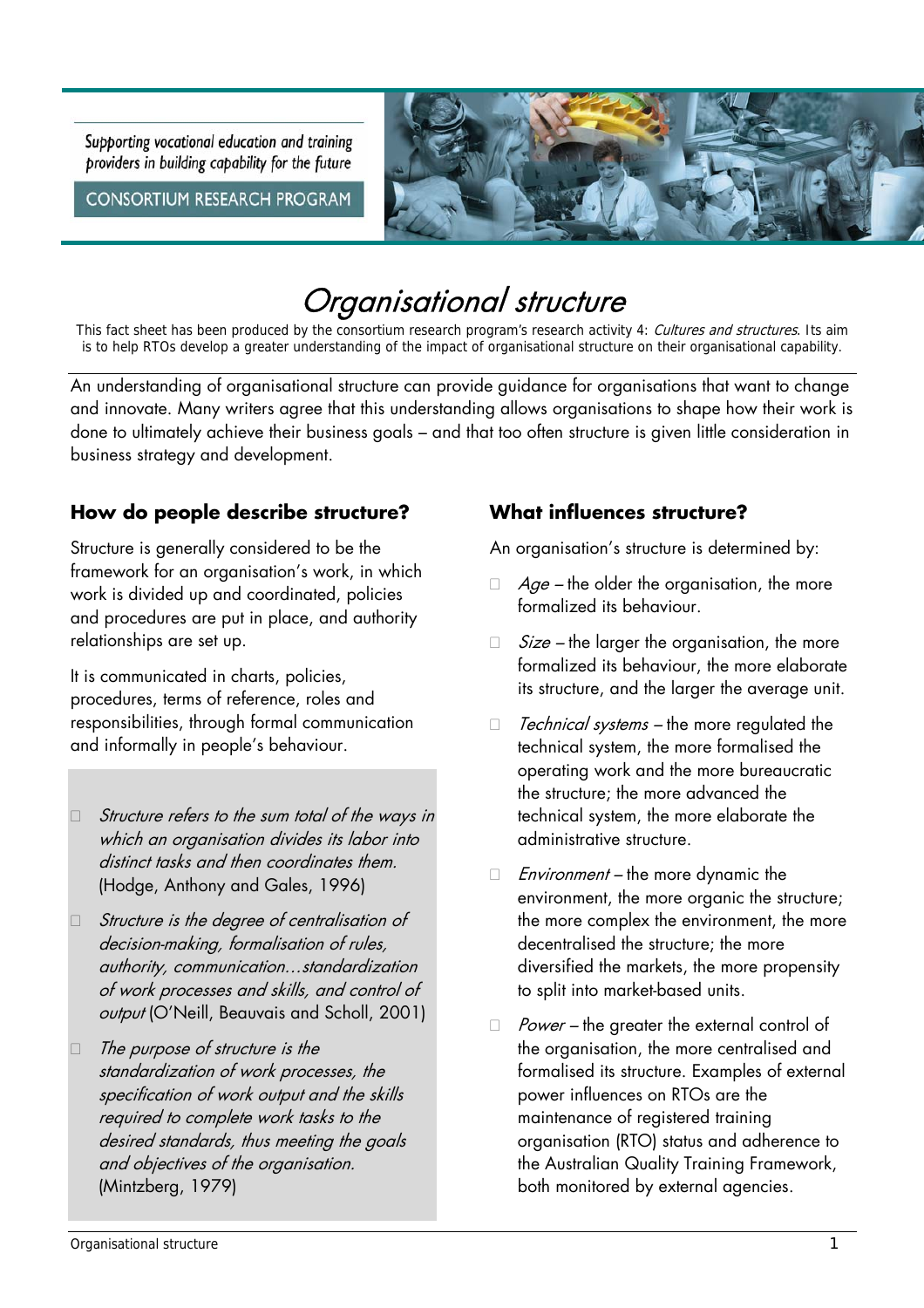## **Key elements of structure**

Elements of structure vary in degree from one organisation to another. They either differentiate or integrate the work of an organisation.

Elements of structure that differentiate the work of an organisation help to divide up the labour in the organisation. Three kinds of differentiation, when combined, show how complex an organisation's structure is. The more diverse the activities, occupations, functions and hierarchical levels an organisation exhibits, the more complex it is. Size also influences complexity. Types of differentiation are:

- $\Box$  Horizontal differentiation, or specialisation, refers to the splitting up of work into tasks and sub-tasks at the same level. It involves decisions about whether to develop high levels of specialised expertise in a narrow field, or broadly defined arrangements with greater flexibility. For example, a teaching unit or faculty has a high horizontal differentiation if it contains specialist areas of accounting, finance, management and HR development. It has low horizontal differentiation if it has multi-skilling as an established strategy.
- $\Box$  Vertical differentiation refers to the division of work according to level of authority or hierarchy. For example, tasks are allocated on the basis of the authority each unit or person has over others in an organisation. An organisation can be either flat, with low vertical complexity, or tall, with high vertical complexity.
- $\Box$  *Spatial differentiation* refers to the geographic location of different organisational activities, for example, in RTOs that have campuses across a state or several states or territories.

#### Elements of structure that integrate the work of an organisation coordinate and control work. Mechanisms that integrate work are:

 $\Box$  *Formalisation* refers to the rules, policies, procedures and other written documents that organisations produce to regulate behaviour. The greater the use of these, the higher the formalisation. The lower the formalisation, the greater the management confidence in the knowledge, skills and judgement of employees.

- $\Box$  *Centralisation* refers to the place of decision making within the hierarchy of an organisation. Decision making rests with the executive in highly centralised organisations, and ensures consistency. When vested in middle management or below, as in organisations committed to empowerment, this can be a time-consuming process.
- □ *Span of control* refers to the number of subordinate positions that a higher position coordinates. The span can be broad, with few levels of hierarchy and many employees under the control of one; or they can be narrow with more levels of hierarchy and fewer people supervised by one person.
- $\Box$  *Standardisation* refers to the mechanisms designed to reduce uncertainty and unpredictability in the work of an organisation. Examples are guidelines on assessment, validation activities to ensure consistency between assessors, specification of equipment or training and qualifications, client surveys and audits.

## **Typical organisational structures**

Different structures are appropriate for different contexts. Each type has its own characteristics, distinct strengths and potential weaknesses.

### The simple structure



This is typical of many small RTOs operating in niche markets in the VET sector. It is designed to be dynamic and responsive. The CEO takes on the central directive role, and works with a small managerial hierarchy with very few support staff to form a simple, informal and flexible structure.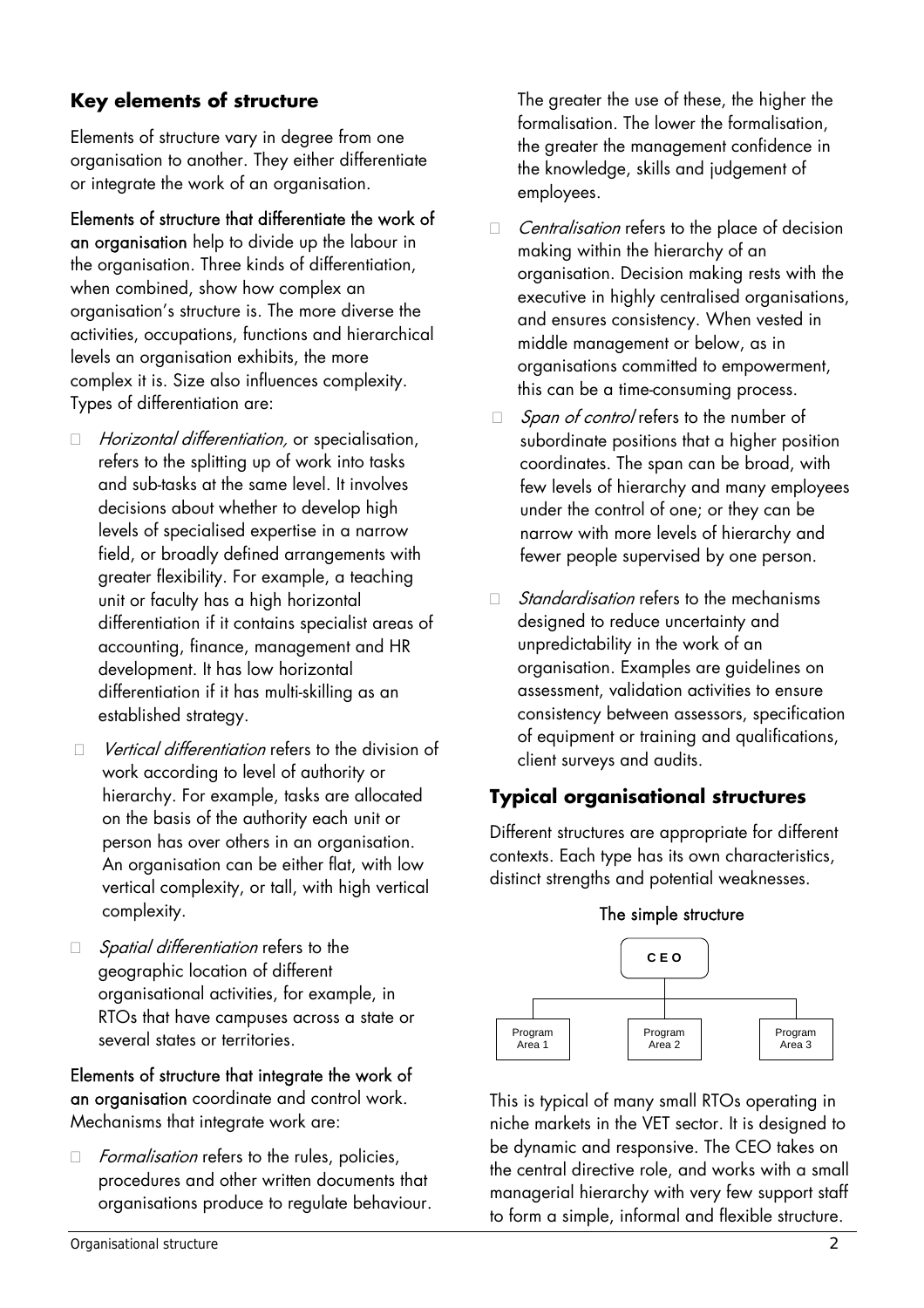In this structure there is some danger of dependency on personal skills, knowledge and experience of the senior executive. This may mean such organisations remain relatively static.





This has been described as both a 'machine bureaucracy' and a silo structure, because it groups similar or related occupational functions of processes together under unit heads like teaching departments, student administration, technical support, marketing, finance and HR.

Its strengths are that it reduces uncertainty, provides ease of supervision, economy and efficiency, simplification and standardisation of staff training, and maintains the power and prestige of major functions.

Its weaknesses are that it encourages sectional interests and tensions between functional groups. It has poor cross function communication which results in duplication of effort, diminished cooperation and limited efficiency because of the focus on functions rather than overall process or product. Clients therefore do not get continuity of service. It can be inward looking and inflexible, and cannot easily adapt. It does not tolerate a dynamic or complex environment.



The divisional structure

Within large RTOs this structure might be represented by discipline-based teaching faculties operating with a fair amount of independence supported by an educational services division (student services, educational research, teacher education, libraries) and a corporate services division (finance and administrative services).

Its strengths are that it focuses attention on specific products or services, geographic locations or client groups while placing responsibility for outcomes on the divisions themselves. With greater autonomy, divisional managers can better plan, delegate, adapt and coordinate divisional activities.

Its weaknesses are that, while offering opportunities for novice managers to be trained, it demands many more people with general managerial experience to sustain it. It results in duplications and competition for resources between divisions and the centre. It also has limited capacity for rapid adaptation to new ways of working.





This structure blends functional or bureaucratic structure with temporary project teams of specialists pulled together to undertake particular projects. It can take on various forms, some emphasising the functional structure of organisations, some placing greater responsibility on project management, and others blending functional and project authority.

This structure supports creative solutions to problems, enhances risk taking, and supports better planning and faster responses to client and market demands. It provides organisational agility to formulate fluid teams and reassign